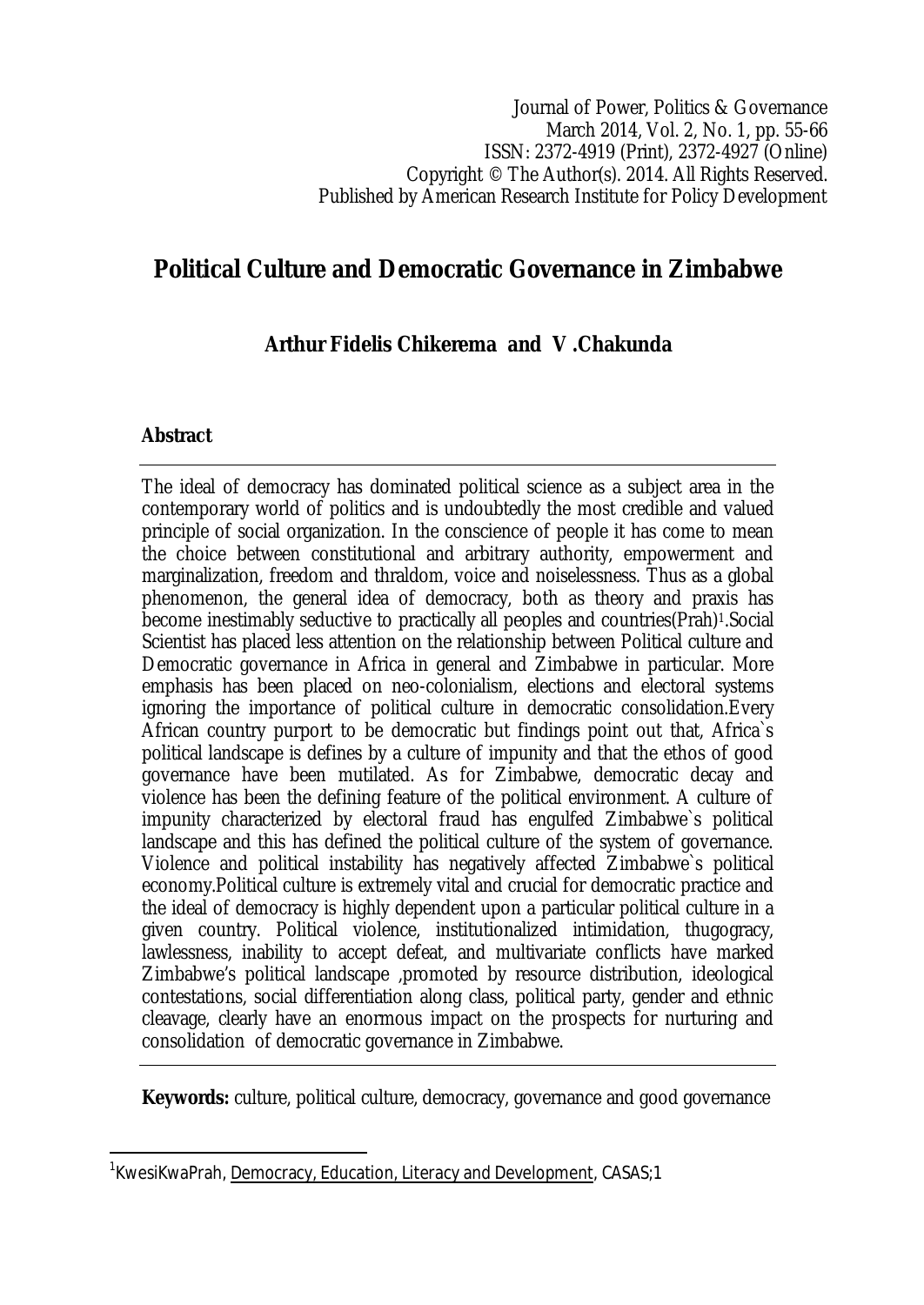#### **Introduction**

Culture is undoubtedly a crucial determinant of the history, identity and destiny of an given society (K. Matlosa)<sup>2</sup>. The dynamics of a social fabric of any society, therefore revolve principally around the culture of that society(Prah , as cited in K. Matlosa)<sup>3</sup>. Political culture is therefore the foundation and cornerstone of any political system that promote or undermine governance in any society.

Political culture has both direct and indirect bearing and permutations on political and economic governance process, and as such has influenced a considerable degree of instability or stability of a country's political system. Matlosa has conceived political culture as a concept that denotes a broad array of norms, values, beliefs, attitudes and traditions that shape systems, institutions and processes of governance. Political culture is one of the most powerful influences that shape a political system. It creates norms and beliefs about howpeople should behave and these norms influence social behavior<sup>4</sup>. Heywood corroborates the above observation by arguing that culture, which he also terms "politics of the mind" is crucial for democratic governance and stability given that it builds societal perceptions andexpectation regarding the running of national affairs by governments<sup>5</sup>. He further argue that popular beliefs and symbols and values, structure both people's attitudes to the politicalprocess and crucially, their view of the regime in which they live , most particularly whether or not they regard their regime as rightful or legitimacy. Legitimacy is thus the key to political stability and it is nothing less than the source of the regime's survival and successes, $^6$ .

Surely political culture is heavily embedded in the process of political socialization which have been marred by propaganda and politics of patronage in the Zimbabwean political system.

 $\overline{a}$ <sup>2</sup>Matlosa,K. <u>Political culture and Democratic governance in Southern Africa,</u> SAPES;3 <sup>3</sup>Ibid, 3

<sup>4</sup>Matlosa,K. Political culture and Democratic Governance in Southern Africa, SAPES;98 <sup>5</sup>Heywood,A. Politics, Mcmilian;185

<sup>6</sup>A. Heywood, Politics, Mcmilian, 185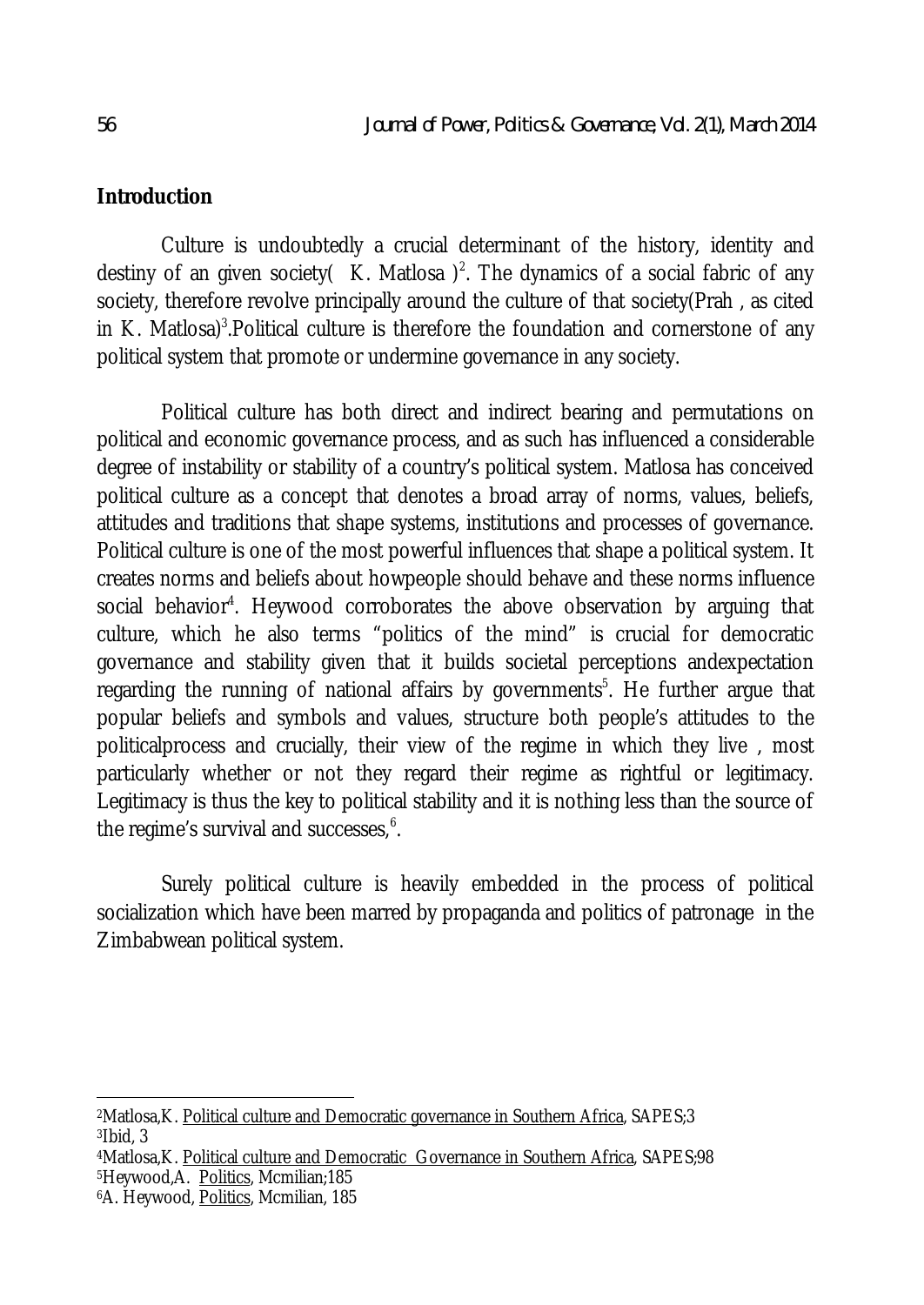A dominant party has monopolized the agents of political socialization thus , the family, educational institution, religious institutions, mass media, political parties, civil society and the government,<sup>7</sup>. The paper grapples with the complex relationships and interface of instability and democratic governance in Zimbabwe.

### **Development of a Democratic Political Culture**

Political culture as a perceived and formalized perception of politics that is shared among a particular group can be analysed, contextualized and historicized. Each and every political system has its unique historical framework that can be analysed and consequently be used in its categorization.It encompasses both the political ideals and the operating norms of a polity. Political culture is thus the manifestation in aggregate form of the psychological and subjective dimensions of politics. Pye submitted that a political culture is the product of both the collective history of a political system and the life histories of the members of that system, and thus it is rooted equally in public events and private experiences $^{\rm 8}.$ 

As such, Tesler and Gao submitted that studies of democracy and democratic institutions place emphasis on the attitudes, values and behavior patterns of ordinary citizens. They further reacted that democratization as a process is inspired by the norms and behaviors that are conducive to democracy $^{\circ}$ .

Political culture is developed through phased varied processes that entrenches a number of activities and sub processes for the institutionalization of that culture. Huntington inTesler and Gao stressed that a democratic culture orientation is a pre condition for a democratic transition<sup>10</sup>. Rose, further submitted that democratic norms and behavior need not to proceed but rather can follow an elite led transition involving the reform of political institutions and procedures $^{\rm 11}.$ 

 $\overline{a}$ <sup>7</sup> R. Jackson and D. Jackson, <u>A Comparative Introduction to Political Science</u>, Prentice Hall,20 <sup>8</sup>P. Mawhood, Decentralisation and the Third World in the 1980, Planning and Administration , 14 <sup>9</sup>Telser. M. and E. Gao, Comparative Democratic Development,

<sup>10</sup>Huntington, The clash of civilisation and the Remaking of the World Order, Simon and Schuster, 25 <sup>11</sup> Ibid,25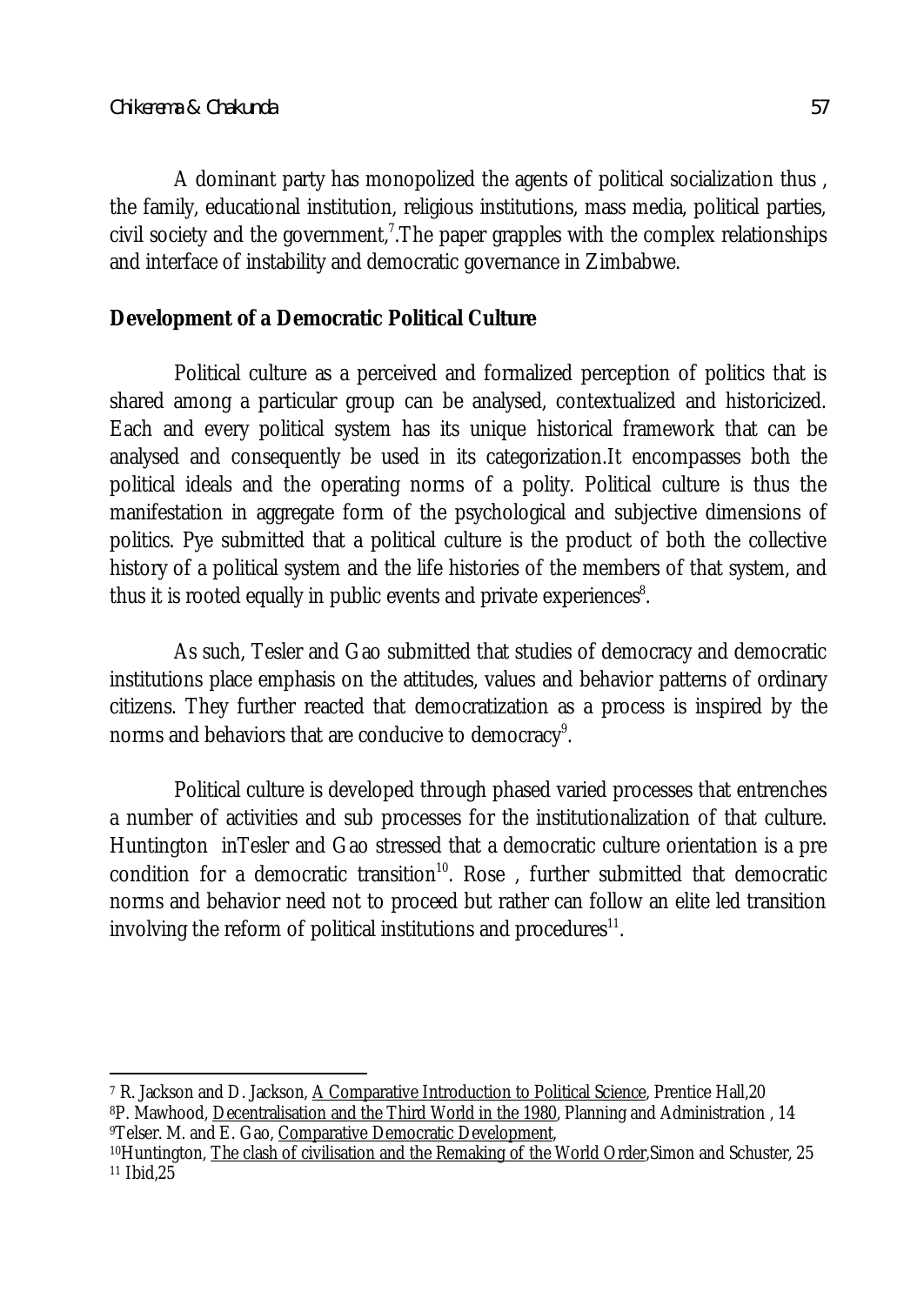Zimbabwe presents an interesting dimension in the study of the development of political culture. Many scholars, notably Makumbe(2002), Kurebwa (2001), Tarugarira (2008), Mandaza(2005) have classified Zimbabwe as a country with an in punitive culture of intolerance to democracy<sup>12</sup>. In analyzing the roots of this impunitive and intolerance, Nkomoin The Story Of My Life, cited Zanu Pf as the major element behind politics of intolerance in the country. Nkomo classically noted that Zanla strategies exposed it more as a political front than a military wing that coerced and indoctrinated people to involuntarily accept Zanu's communist political  $ideologies$  and make them part of their lives<sup>13</sup>. He further accuses  $Z$ anu and its president Mugabe for their repulsive approach to divergent political views that led to the party assassinating its political opponents both during and after the liberation struggle<sup>14</sup>. This view is also shared by Gumede who noted that, "many liberation and political movements that valiantly opposed authoritarian rule often behaves<sup>15</sup>."

#### **Instability and Democratic Governance**

Since the reinstatement of multiparty politics in Africa, political conflict between political parties has characterized electoral politics. There have been sporadic incidents of violence, hostilities and mutual distrust leading to increasing destabilization of the current political system in the continent.The countries of Africa , are a volatile mix of insecurity and conflict. The problem of conflict and insecurity is destabilizing the continent's peace process. It is right to argue that no continent that is bedeviled with the problem of peace and stability in its societal milieus will develop .

Thus, the dire need for peace in the African countries is a matter that calls for great and urgent concern. This submission is given credence by the views expressed by Solomon and Wart :2005: as cited in Sachikonye), on African Peace and Security :Territorial disputes, armed conflict, civil wars, violence and the collapse of governments and ultimately the state have come to represent the greatest challenges to peace, security and stability.

 $\overline{a}$ 

<sup>&</sup>lt;sup>12</sup>Tarugarira.G, Of Heroes, Villains' <u>and Valets: An Introspective Analysis of the Dynamism</u> characterizing Traditional Chiefs and Central Government Relationship in Zimbabwe

<sup>13</sup>Mandaza.I,J.The story of my Life, SAPES Books; 4

 $14$  $16$  $15$ 

<sup>15</sup>Makumbe. J, Zimbabwe's Hijacked Election;Journal Of Democracy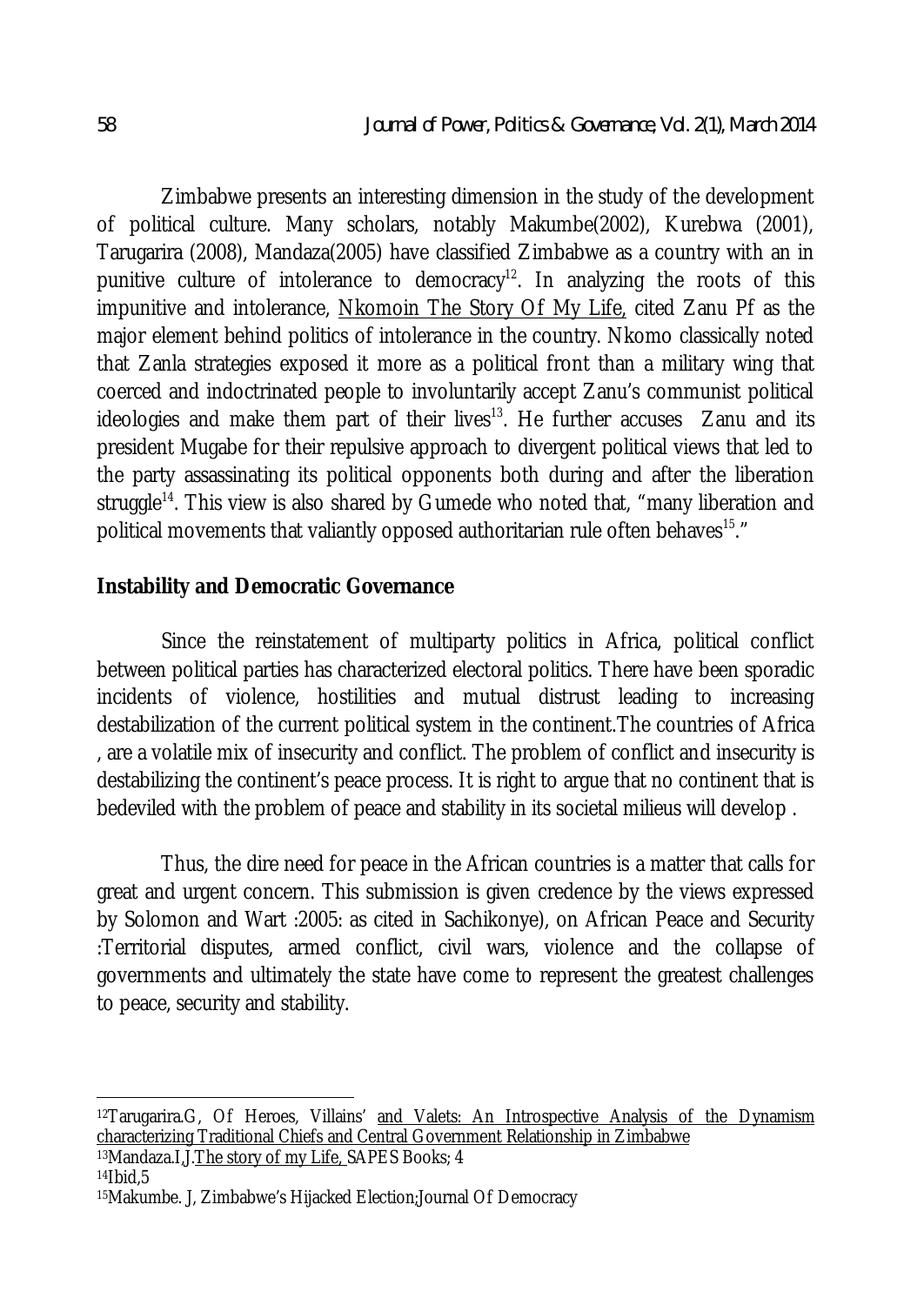Observations points out that on the African continent, these threats have been much more pronounced and indeed have taken on a scale, intensity and frequency that have defied even the imagination of the greatest science fictionSachikonye (2010) suggest that in Zimbabwe violence has been a decisive instrument in the attainment of independence and for him violence has remained the cancer that corrodes the country`s political culture and blocks Zimbabwe`s democratic advances

Observations points that since independence Zimbabwe has been associated with violence and this cancer has spread down to the grassroots reaching uncontrollable levels. The political landscape is now defined by a culture of impunity and thuggery and this has militated negatively on political stability, democracy and governance. ). Furthermore , the nationalist movements that lead to independence (ZAPU and ZANU PF) were not structured democratically*( authoritarian militarism was the chief and common feature of the liberation struggle... the movements paid scant attention to issues of freedoms... and bothadvocated an implacable internal unity*.The liberation struggle was fraught with intense intrigues, factionalism , divided rule, violent purges and assassinations... there was a lot of witch-hunting , intimidation and torture, enemies' being summarily dealt with' and this nurtured a culture of violence and instability in the Zimbabwean political landscape<sup>16</sup>. A plethora of literature perceives that instability is one of the challenges of democratic governance in Zimbabwe. Power struggles in Zimbabwe can be conceptualized using two approaches( Structuralism and Institutional Functionalism) to understand why political violence and instability has manifested themselves in the Zimbabwe's political system in particular.

### **Institutional –Functionalism**

Huntington propounded an interesting thesis that in societies where political participation is high, yet the process of institutionalization is low and weak there is bound to be political instability or what he termed political decay $^{\text{17}}$ .

 $\overline{\phantom{a}}$ <sup>16</sup>Masunungure,E. <u>The Anatomy of Political Predation: Leaders, Elites and Coalitions in Zimbabwe; 7</u> 17Huntington, S.P. The clash of civilisation and the Remaking of the World Order, Simon and Schuster; 29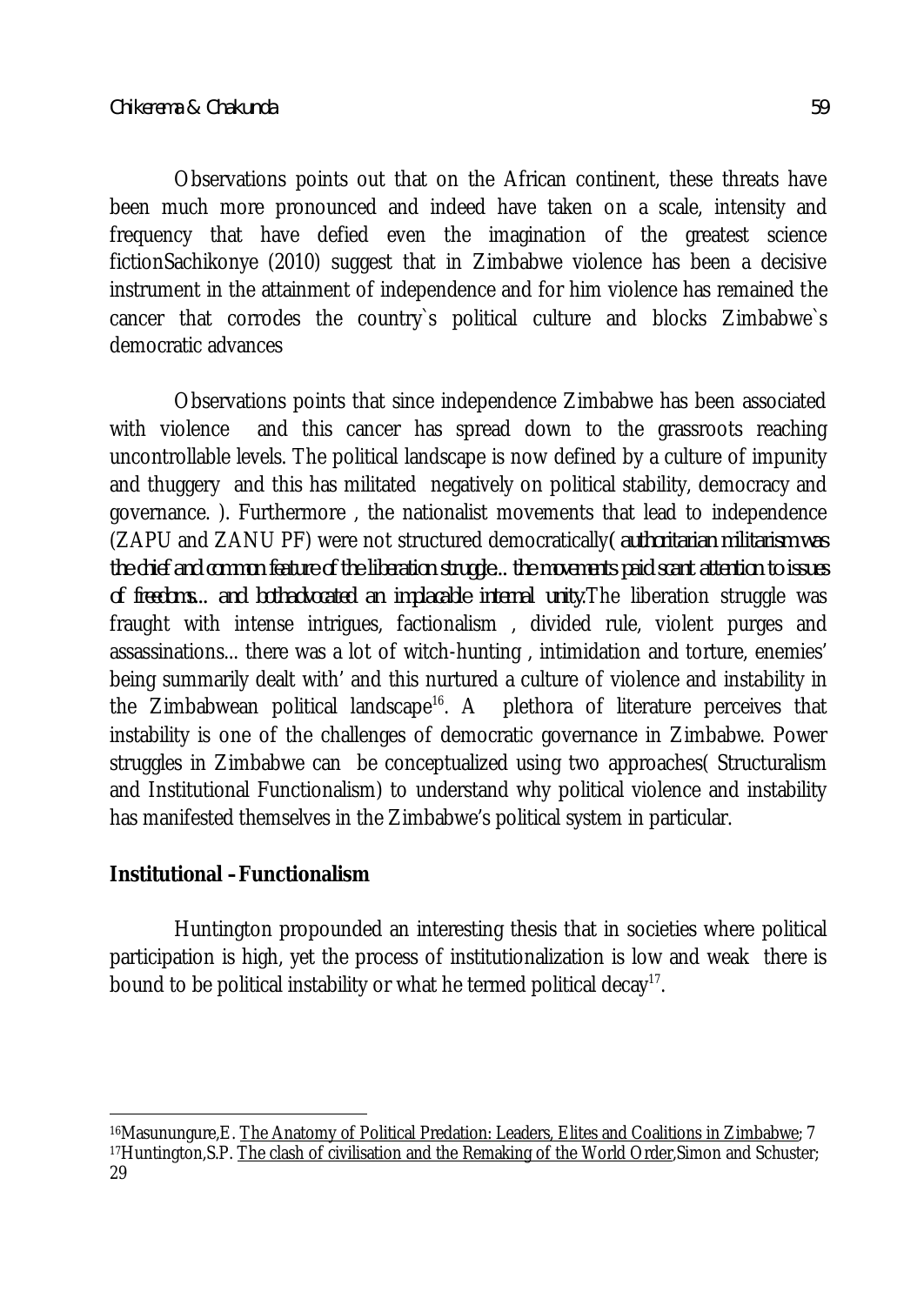For him political decay is in large part a product of rapid social change and rapid mobilization of new groups into politics coupled with the slow development of political institutions" as cited in Matlosa<sup>, 18</sup>. Furthermore Huntington perceives political institutionalization in a Weberian sense as a process by which organizations and procedures acquire value and stability through a political culture based not on politics of patronage, but on legal rational norm $^{\mathsf{19}}$ .

Zimbabwe is seen as premised more on the culture of patronage politics which is less institutionalized. Zimbabwe is now 32 years old but institutions remain traditional and primitive and had not developed over years and the proliferation of a number of groups in the political playing field had led to a high state of confusion which breeds and promote instability. Patronage politics is rife and centered on the father figure of the liberator and this has given rise to unprecedented levels of corruption, unstable macro-economic policies and state decay Hartman,<sup>20</sup>

Due to this disequilibrium between institutionalization and participation, instability and political violence is therefore a dominant feature in Zimbabwe's political system. According to the Huntingtonian thesis suggests that the current problem of political instability and violence in Southern Africa in general and Zimbabwe in particular can better be explicated by low levels of institutionalization and marked in the main by rigidity, simplicity, subordination and fragmented state institution under conditions of highly political mobilization and participation of citizen.

## **Structuralism**

According to the structuralism approach instability and violence is centered on the triangle of conflict comprising :

- Contestation of state power
- Struggle over distribution of resources
- Social stratification and diversity premised upon identity, gender and approach.

 $\overline{a}$ <sup>18</sup>K. Matlosa, <u>Political culture and Democratic Governance in Southern Africa,</u> SAPES;100 19 Huntington, S. P. Political order in changing Societies, Yale University; 16 <sup>20</sup> Hartmann, F .H The Relations of Nations, MacMillian Company, 552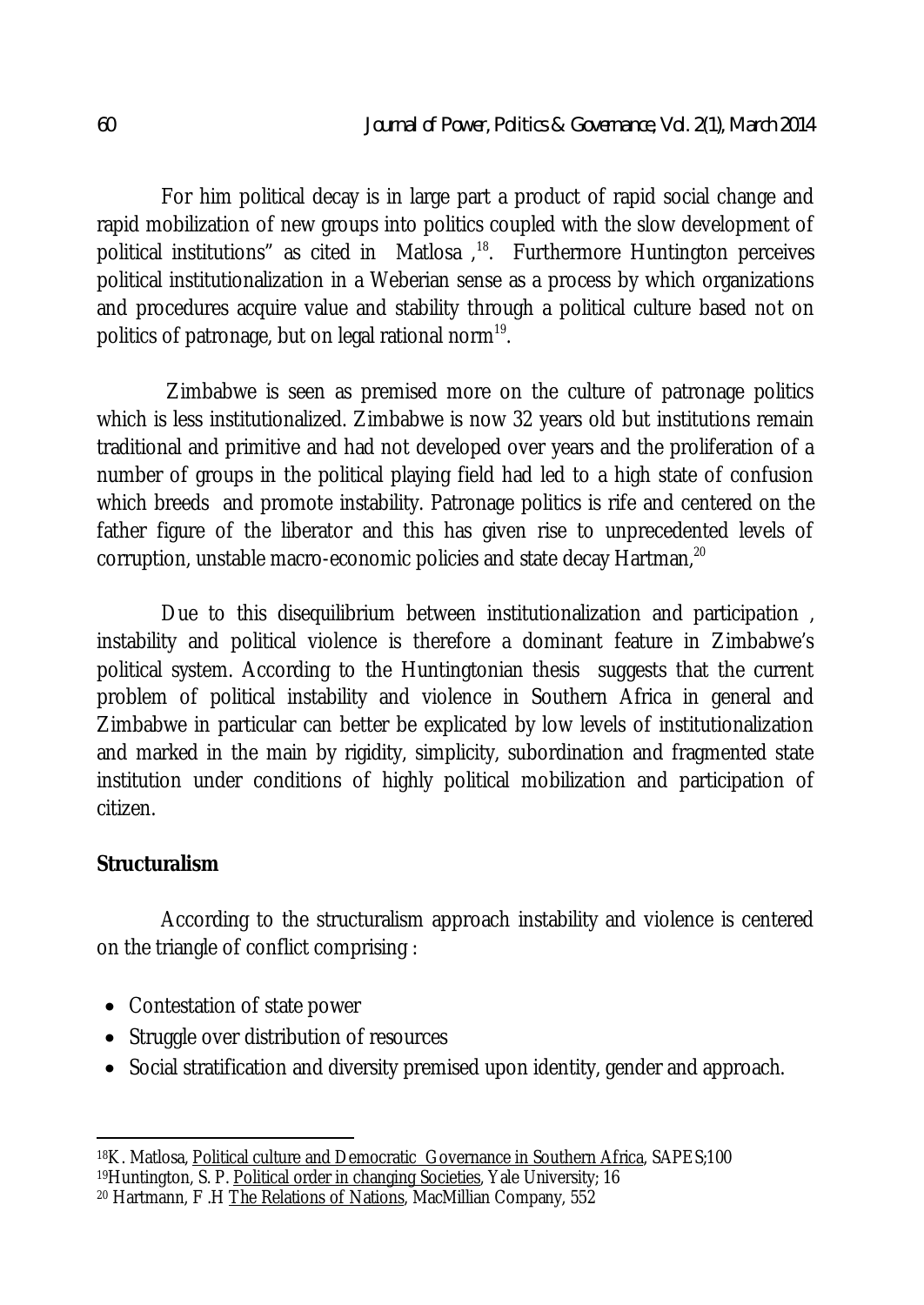The approach recognises that Zimbabwe politics is centered principally around state power, hence fierce contestations over state poweras an end in itself( Ake,, Lumumba-Kasongo,  $^{21}$  The capture of state power is perceived as an end in itself rather than a means to an end. Political power is seen as a guarantee or license for economic power through accumulation aimed not at sustainable national development but at self-aggrandizement by the elite". Obsevervations point out that the combination of both political and economic power is surely meant to ensure the hegemony and self-reproduction of the ruling elite and dominant party in politics both within and outside the state sphere.

Zimbabwe is in a constant state of transition. The political system is marked by centralization through the adoption of a defacto one party state rule and authoritarian political culture by ZANUPF since independence.. Claude Ake observes that " although political independence brought some changes to the compositions of the state managers , the character of the state remained much as it was in the colonial era<sup>22</sup>. It continued to be totalistic in scope, constituting a statist economy. It presented itself as an apparatus of violence, had a narrow social base and relied to compliance on coercion rather than authority  $^{\mathsf{23}}$ .

Thus, in collaborating Ake, Huntington argues that , with a short period of independence, Zimbabwe included new states reverted back to authoritarian rule a process which Huntington termed " a reverse wave of democratisation"<sup>24</sup> Hartman further supports Ake , arguing that" the lack of sovereign experience, coupled with lack of state and developed nationalism, too soon produced in many of these states one-party rule under the father figure<sup>24</sup>". According Lumumba-Kasongoaguesthat Zimbabwe in its current form is not anagent for

positive social change because the state is created to advance the interests of the ruling elite despite the goodwill of many social movements $^{\rm 25}.$ 

 $\overline{a}$ <sup>21</sup>Ake,C. Feasibility of democracy in Africa, CODESRIA Books, 14

<sup>22</sup>Ake,C. Democracy and Development in Africa, The Brookings Institute, 2 <sup>23</sup> Ibid, 3

<sup>24</sup>Huntington,S. P .Political order in changing Societies, Yale University Press: 13

<sup>25</sup>Kasongo,L. T. Reconceptualising the State as a leading Agent of Development in the context of Globalisation in Africa, African Journal of Political Science: 80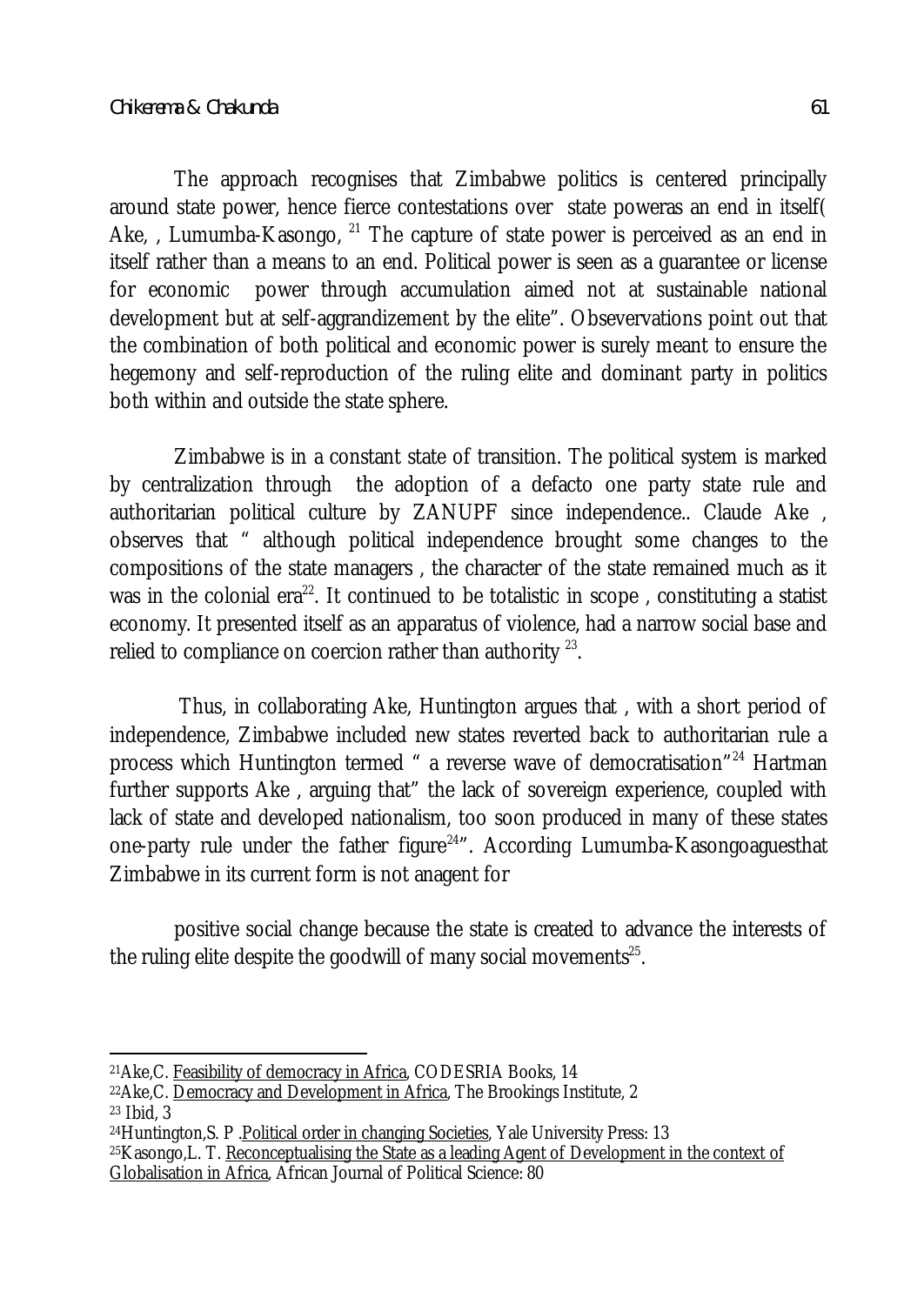The violent political tension and polarization in Zimbabwe since 1997 to date had more to do with the fierce contestation of state power between the two MDC formations and ZANUPF and the benefits that go with that for the political elite that with the simple outcome of elections of the same year. Political leaders who were defined by Robert Bates as " specialists in violence" –employed instruments of coercion to extract wealth from society<sup>26</sup>. Thus the contestation over the largesse that come with the control over state power is bound to be both fierce and violent and this seems to apply to Zimbabwe because politicians seem to be possessed by a culture of violence. In other words , not only fails to deliver development outcomes; it also kills, maims and terrorizes its citizens.

The recent political crises in Zimbabwe is linked primarily to control over state power .The violence that engulfed Zimbabwe from 1999-2008 which led to killing and displacements of MDC and ZANU PF supports. MDC claims that about 300 of its supports were killed by ZANUPF militia and 100000 were displaced in both rural and urban areas after it dislodging ZANUPF dominance in Zimbabwe's political landscape. Observations points out that all this was certainly more about state power and a subterranean culture that bullets are more important than ballots in solving political differences. Also the accumulation of resources by elites in Zimbabwe is also a source of political, social and economic decay and this has lead to violent resource based conflicts.

### **Elections and the electoral system in Zimbabwe**

Elections constitute one of the most important ingredients of democratic governance. Elections assure political participation of the citizens in the political system and the determination of national leadership. Ideally, therefore, elections are supposed to ensure the deepening and consolidation of democratic governance and political stability. Although elections are crucial to democratic governance, they, on there own , are not tantamount to or synonymous with democracy. Since the transition from authoritarian rule to democratic governance " the holding of elections is becoming common practice and a major indicator of political participation by citizens and political organizations $27''$ .

 $\overline{a}$ <sup>26</sup>Bates,R. "<u>When things Fell apart: State failure in late-century Africa</u>, Cambridge University Press: 6 27UNDP/SAPES/SADC Report :84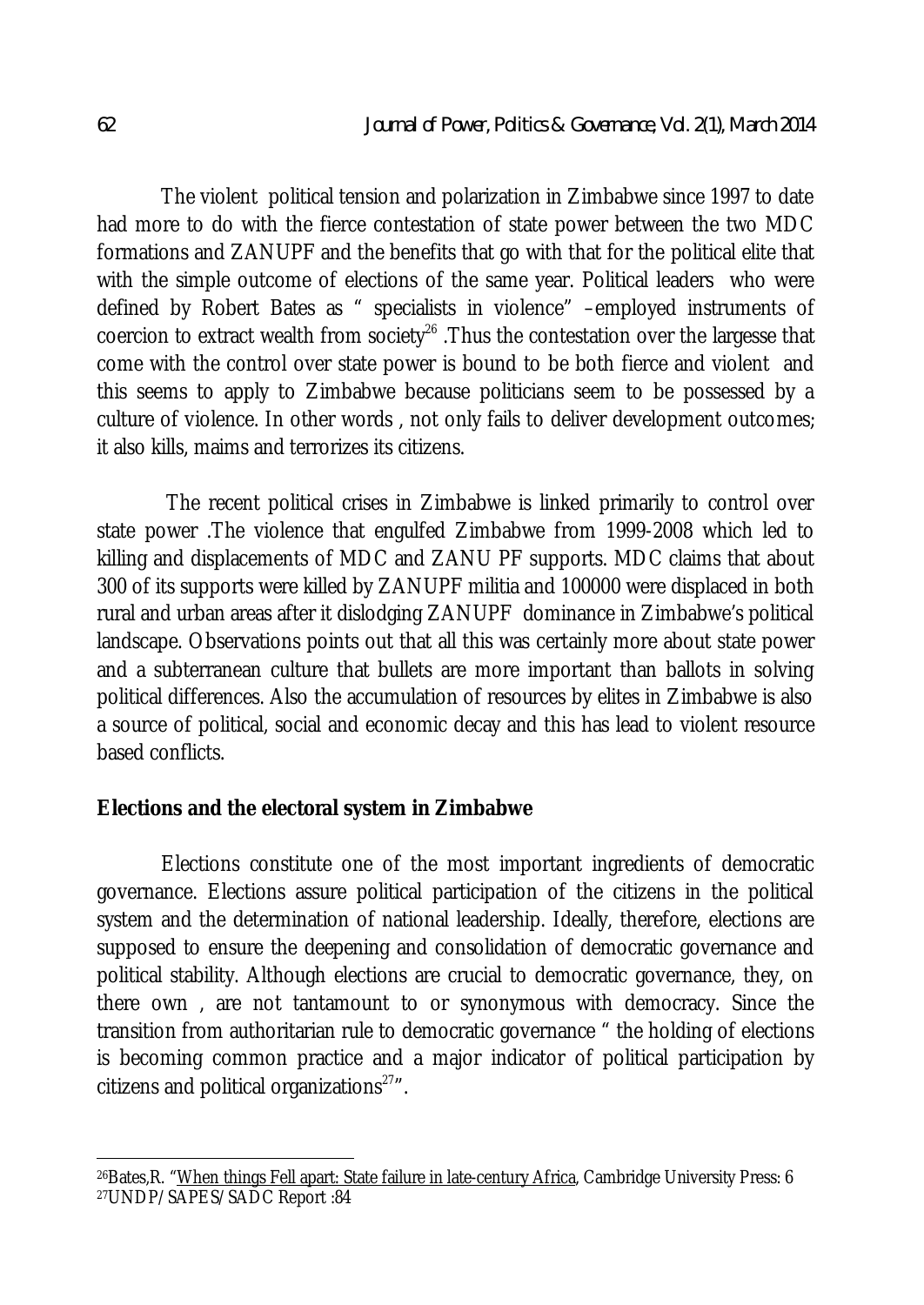Elections are important for a democratic governance process in many ways:

- They help establish a representative government
- Bestow legitimacy and credibility on the government
- They assist the process of institutionalizing orderly succession of governments
- They compel elected representatives to be accountable to voters

Observations point out that although, Zimbabwe has done relatively well in the conduct of regular general elections , questions has been raised on the quality of elections( *whose environment has been defined byinstitutionalized intimidation, fear, violence, lawlessness/selfishness, patronage, manipulated state institutions, thugocracy, rigging*, *selective application of law and the inability to accept/ concede defeat of polls*) and the electoral systems it uses ( First-Past –the- Post). Generally the outcome of electionsand the extent they add value to democratic governance and political instability are extricable intertwined with the type of electoral system each country has adopted.

Elections refers to a process of choosing national leaders, a method that each country uses for elections is referred to as an electoral system. There are many electoral systems throughout the world and there is little consensus as to which is the best with regard to representation, broader participation, democratic governance, stability and legitimacy of rule<sup>28</sup>Jackson and Jackson.

Zimbabwe prefer First-Past –the- Post and on the contrary rocked by violent election related conflicts. The FPTP is more exclusionary and entrenches the hegemony of either one or two dominant parties while marginalizing smaller parties and this has affected constructive management of electoral conflicts in the disputed 2008 elections that lead to the formation of a coalition government in Zimbabwe between ZANUPF and the two MDC factions.

Kadima argues that Proportional Representation is the most suitable system of representation as far as fair representation of minorities is concerned.

 $\overline{\phantom{a}}$ 28 Jackson, R. and Jackson, D. "A comparative Introduction in Political Science, 8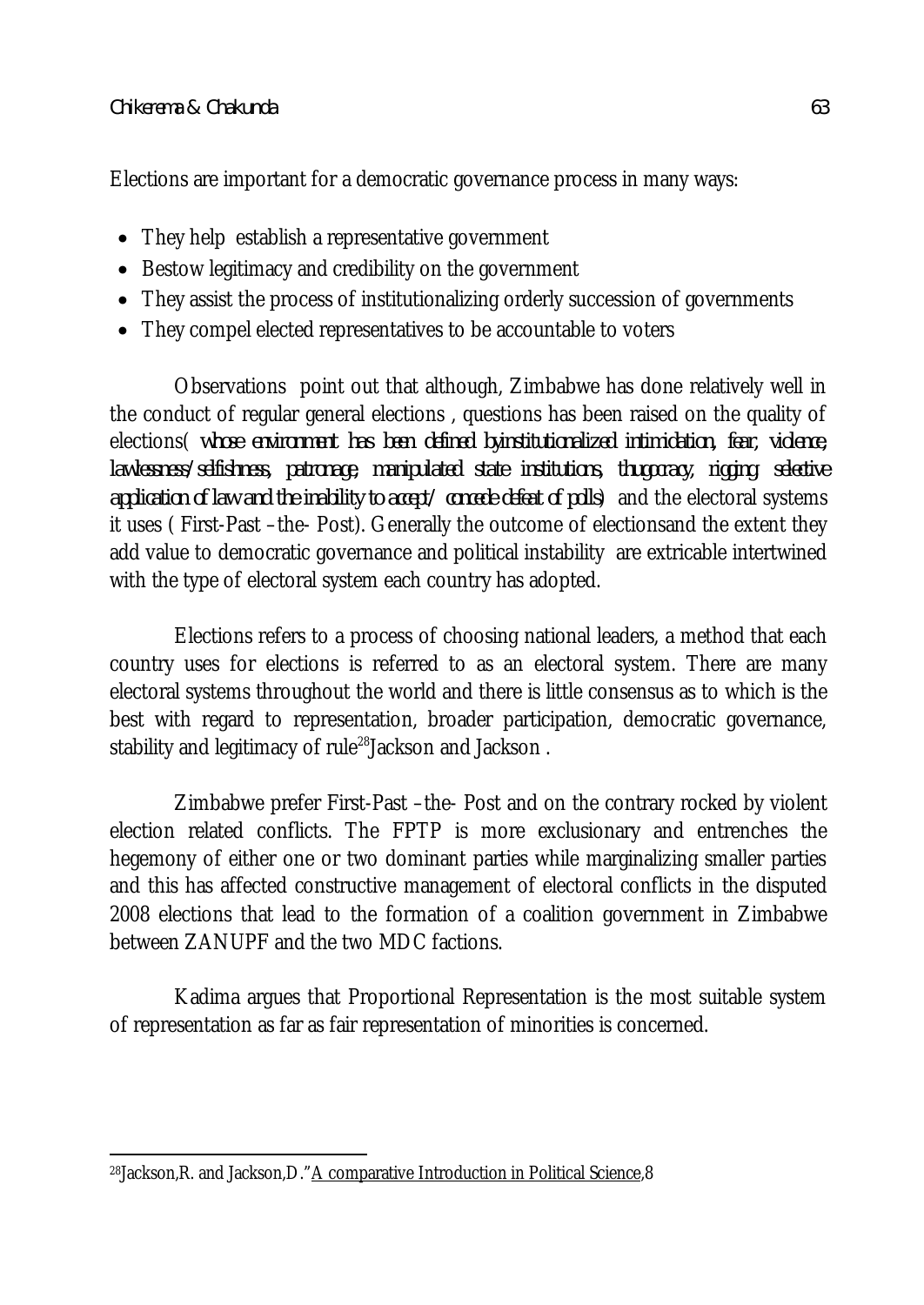In addition, when well-designed, PR , can be effective in nation building efforts, as it tends to encourage political parties to seek votes and membership across communities<sup>29</sup>. This limits the attractiveness of mono- ethnic, racialor religious and prevent political instability that would result from the defacto exclusion of some communities from parliamentor government<sup>30</sup>. PR has been found to be more inclusive, representative and participative system. Defacto exclusion imposed by FPTP leads to bitterness and dissatisfaction on the party of the losing parties. The system tends to exaggerate the electoral dominance of the dominant party effectively leading to one-party parliament. Zimbabwe's election in the past have been problematic , demanding a peculiar type of transitional solution designated as, Government of National Unity to restore economic stability and growth, promote equality,cohesion and unity,free political activity and the legitimacy crisis in a bid to curb violence and political instability.

#### **Conclusion**

Although there are positive developments for enhancing political participation, democratic governance and political stability, controversy still surrounds the relevance, form and context of the democratic model that Zimbabwe should adopt. For democracy to be adopted and consolidated in Zimbabwe there is need for the ruling elite to re-examine the social order and the political system in place so as to adopt a democratic culture that is imbedded in the Zimbabwe's cultural context.According to Prah democracy is best indigenized. It succeeds best when it wears and acknowledges the specific historical and cultural realities of the society in question. It is itself a development process. Democracy has best chance of institutionalized success when it is home grown and enjoys the active participation in its development by the society as a whole $31$ . The only conclusion is that Zimbabwe is responsible for political problems due to the kind of the political culture it has chosen to adopt since independence.

 $\overline{a}$ <sup>29</sup>Kadima, D. " <u>Choosing an Electoral System</u>. Alternatives for the Post-War Democratic Republic of Congo, Journal of African Elections 2(1) <sup>30</sup>Ibid,43

<sup>31</sup>KwesiKwaPrah, Democracy, Education, Literacy and Development, CASAS, 5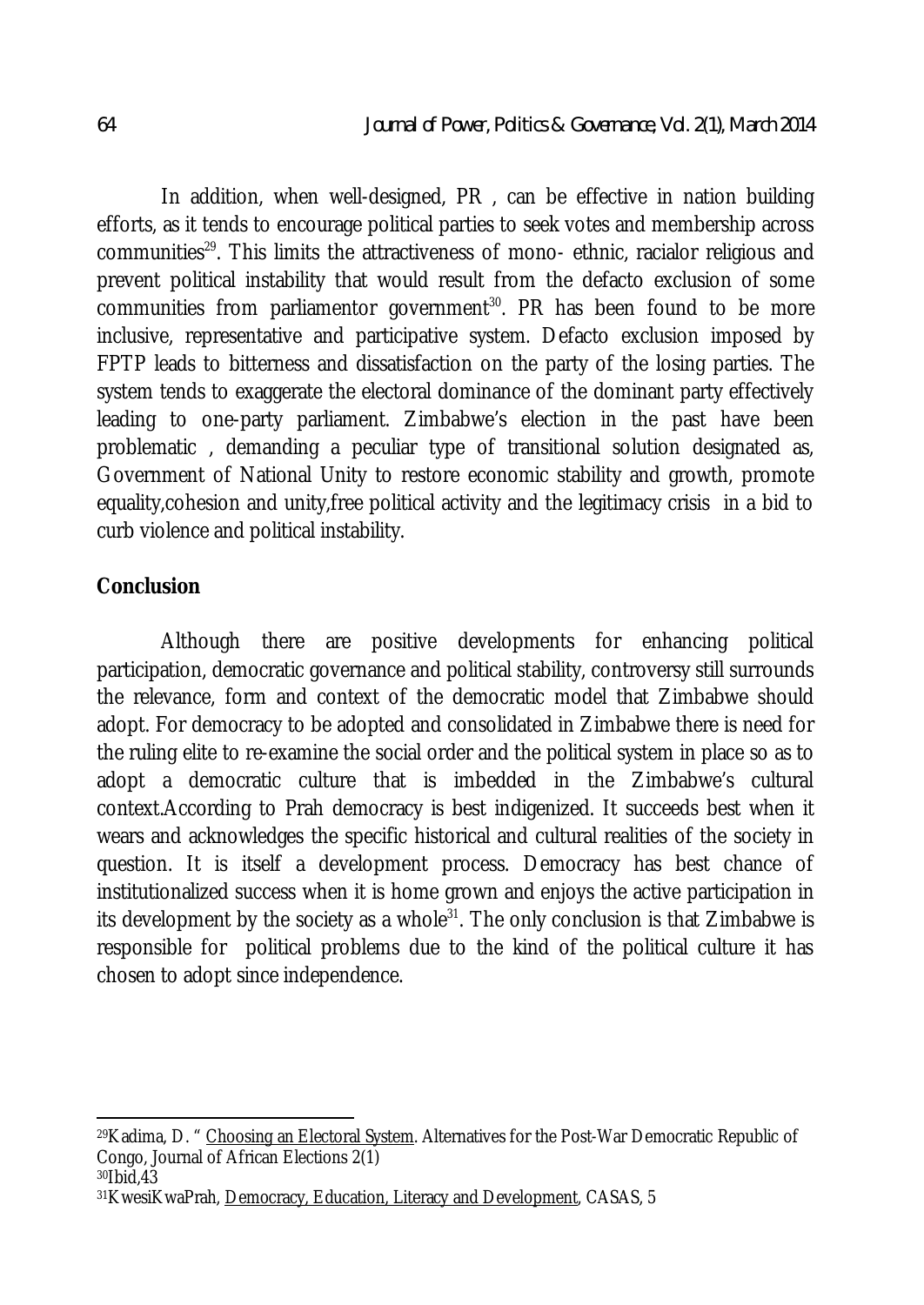#### **References**

- Adedeji, A. (1999) ,Comprehendingand Mastering African Conflicts: The Search forSustainable Peace and Good Governance, Zed Books : London.
- Ake, C. (1996),Democracy and Development in Africa, TheBrookings Institution Washington D.C.
- Ake C. (2000),Feasibility of Democracy in Africa, Dakar, CODESRIA Books.
- Alexander, N(2002) , An Ordinary Country: Issues in the transition from Apartheidto
- Democracy in South Africa, University of Natal Press,Pietermaritzberg.
- Anyang' Nyang'o, P. (ed.) (1992),30 Years of Independence in Africa: The Lost Decade? Academy of Science Publishers,Nairobi .
- Bates, Robert (2009), When Things Fell Apart: State Failure in Late-Century Africa ,Cambridge University Press , New York.
- Bratton, M. and van de Walle, N. (1997),Democratic Experiments in Africa: RegimeTransitions in Comparative Perspective, Cambridge University Press:Cambridge .
- Breytenback, W.(1997),Democratization in Sub-Saharan Africa: Transitions, Elections andProspects for Consolidation, Second edition, Africa Institute of South Africa:Pretoria.
- Carlsson, J., Somolekae, G. and de Walle, N. (eds)(1997),Foreign Aid in Africa: Learningfrom Country experiences, NordiskaAfrikainstitute : Uppsala.
- Casper, G. and Taylor, M. (1993),Negotiating Democracy: Transitions from AuthoritarianRule, University of Pittsburg Press:Pittsburg .
- Chabal, P. and Daloz, J. (1999) ,Africa Works: Disorder as Political Instrument, James Currey, London.
- Fukuyama, F. (1992) ,The End of History and the Last Man, Oxford: MaxwellMacMillan International.
- Hartmann, F.H.",The relations of Nations, MacMillianCompany,NewYork.
- Heywood, A. (1997),Politics, London: MacMillan.
- Huntington, S.(1968) , Political Order in Changing Societies, Yale, Yale University Press.
- Hyslop, J. (1999),African Democracy in the Era of Globalizations, Witwatersrand University Press, Johannesburg.
- Jackson, R. and Jackson, D. (1997), A Comparative Introduction to Political Science, Prentice Hall , New Jersey.
- Gibbon, P., Bangura, Y. and Ofstad (eds) (1992),Authoritarianism, Democracy andAdjustment, the Politics of Economic Reform in Africa, The Scandinavian Institute of African StudiesUppsala, .
- Kadima, D. 2003 , "Choosing an Electoral system: Alternatives for the Post-War DemocraticRepublic of Cong", Journal of African Elections, 2 (1)
- Lumumba-Kasongo, T. (2002) , Reconceptualizing the State as the Leading Agent ofDevelopment in the Context of Globalisation in Africa, African Journal of Political Science, 7(1).<br>Makumbe, J. (1998).
- Democracy and Development in Zimbabwe: Constraints ofDecentralisation, SAPES Books , Harare.